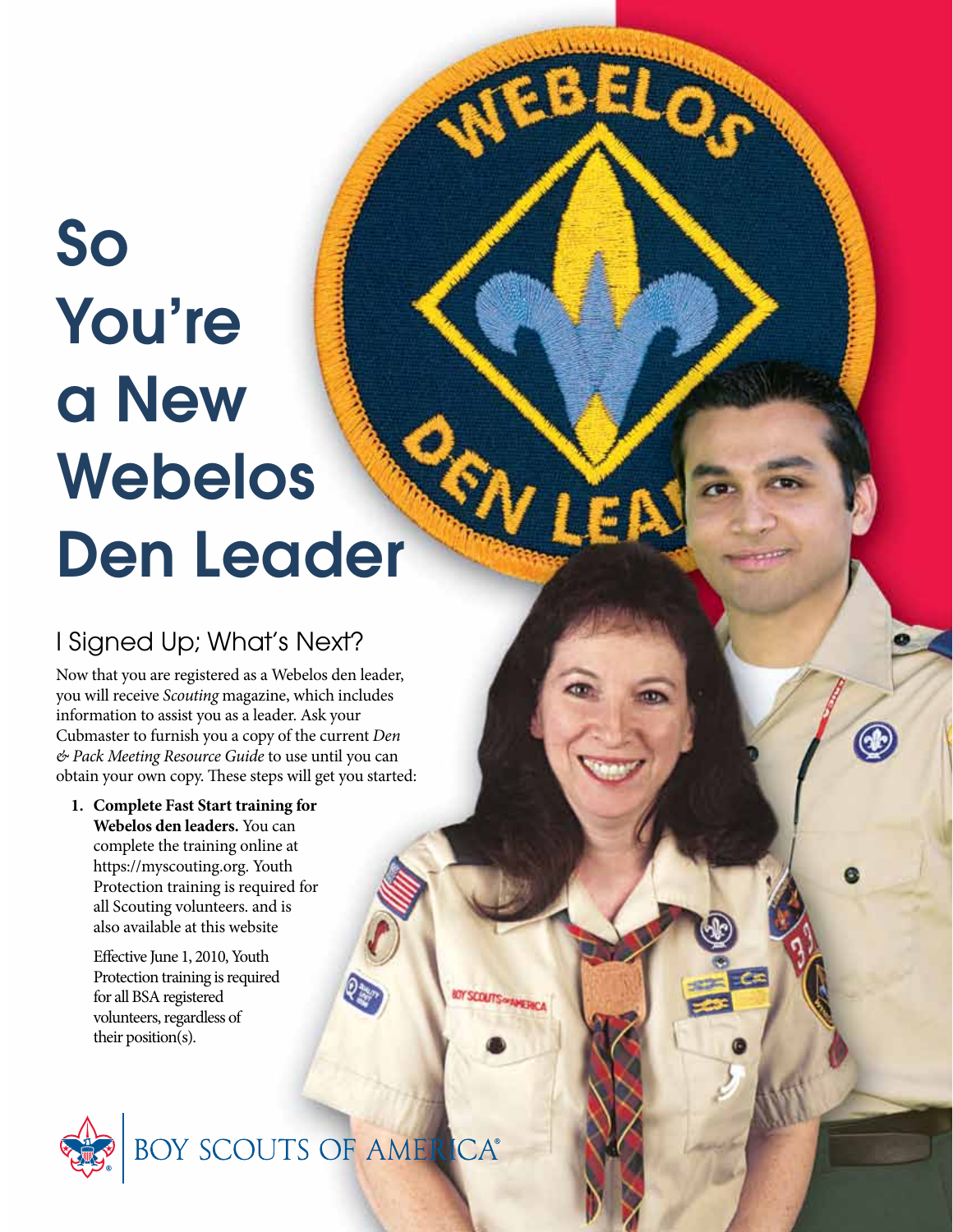- **2. Begin reading the** *Cub Scout Leader Book***.** (To start right away, you may need to borrow a copy until you can get your own.) This book describes your role as a Webelos den leader and will give more information on the following steps.
- **3. Get acquainted with your Cubmaster and pack trainer.** These leaders will see that you have the information and material you need to get started off on the right foot.
- **4. Obtain (or borrow temporarily) the** *Webelos Leader Guide* **and begin reading it.** This book describes projects that boys can do to complete requirements for Webelos activity badges.
- **5. Plan your first month's den meetings.** This is much easier with the help of the pack trainer, assistant Webelos den leader, den chief (an older Boy Scout or Venturer helper), the *Webelos Leader Guide* and *Den & Pack Meeting Resource Guide*. The key to success is "KISMIF" (Keep It Simple, Make It Fun).
- **6. Get acquainted with the families of the boys in your den.** Hold a family orientation meeting. The *Cub Scout Leader Book* has a recommended agenda. You will be needing the families' help, so get to know them early.
- **7. Get acquainted with the boys in your den.** Establish a den code of conduct so that they will know what you expect of them. See the *Cub Scout Leader Book* for details.
- **8. Ask your Cubmaster to help you secure a Webelos den chief.** Give your den chief meaningful responsibilities right away.
- **9. Obtain and begin wearing the Cub Scout leader uniform as soon as possible.** It is comfortable and suitable for all Cub Scout meetings and activities. Wearing the uniform properly is important in setting a good example for the boys. Your Cubmaster or pack trainer can tell you where to obtain the uniform and insignia.
- **10. Attend the monthly planning meetings held by your pack.** These meetings are led by the pack committee chair and the Cubmaster, and are where pack plans are made.
- **11. Attend the monthly district Cub Scout leaders' roundtable.** You will receive many good program ideas and become acquainted with Webelos den leaders from other packs, who will share ideas and experiences with you. Your Cubmaster or pack trainer can tell you when and where the roundtable meets.
- **12. Attend Cub Scout leader basic training as soon as possible.** There are two components to this training: Webelos Den Leader Specific Training, a specialized session to help you successfully plan a fun and exciting den program, and This Is Scouting, which is attended by leaders in all program areas. These will give you the foundation you need to become an effective and successful leader. Every boy deserves a trained and qualified leader. These training sessions can all be taken online at https://myscouting.org.

**Don't hesitate to ask for help.** There are many people who want to help you provide the finest possible Cub Scout experience for the boys in your den.

By the time you have completed these steps you will be well on your way to becoming a successful Webelos den leader.

#### You, the Webelos Den Leader

You were selected as a Webelos den leader and approved by the pack committee because of your interest in helping boys. By making the commitment to serve as a Webelos den leader, you have accepted the following responsibilities.

• Plan and carry out a year-round program of activities for the Webelos den to achieve the purposes of the Cub Scout program.

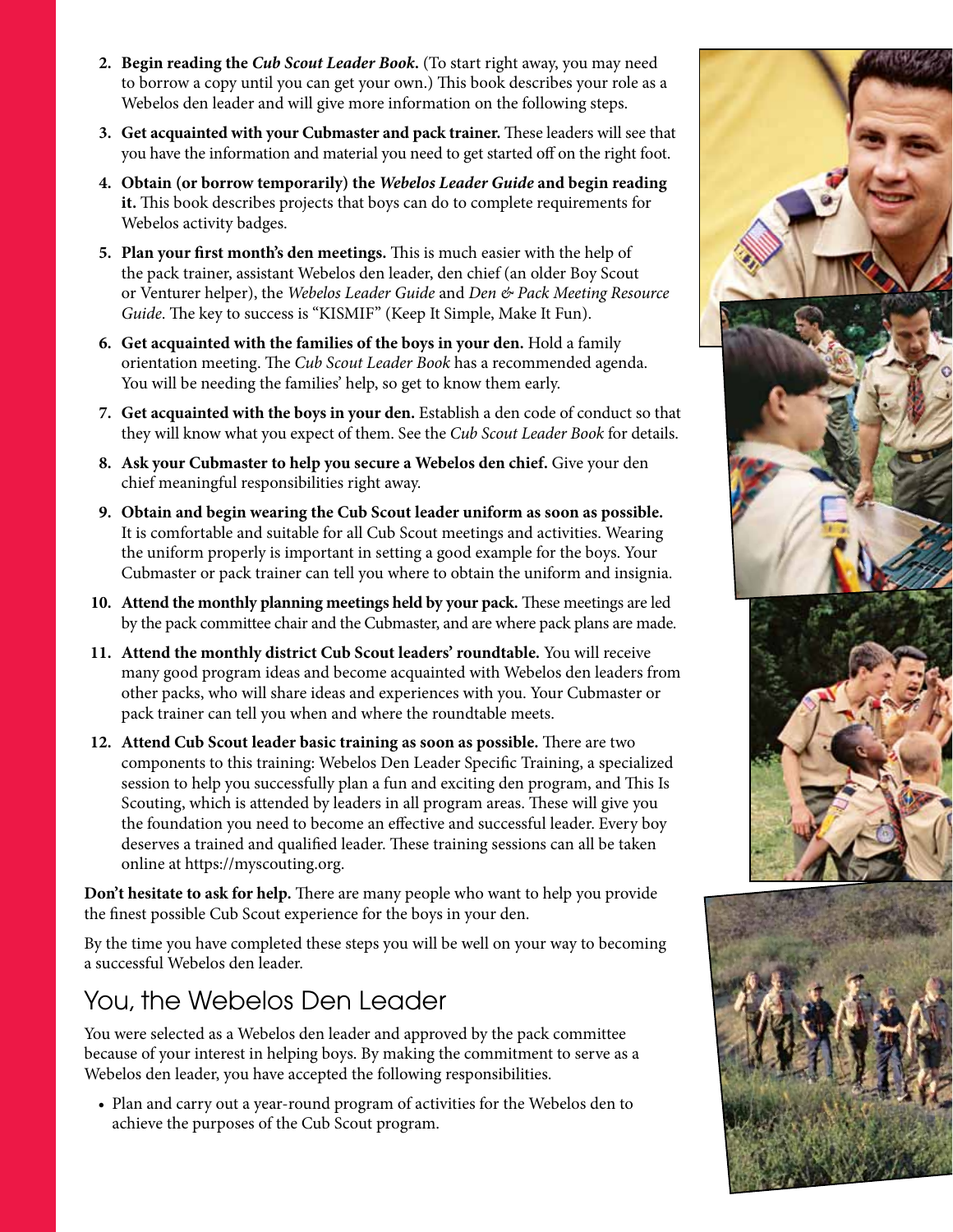





- Lead the Webelos den in its participation at the monthly pack meetings.
- • Work in harmony with the other den and pack leaders.
- Cooperate with the Cubmaster and pack committee in recruiting new boys.
- Help orient the Webelos den chief and guide him to work with the Webelos Scouts.
- • Use *Scouting* and *Boys' Life* magazines and the *Webelos Leader Guide* as sources of program ideas and information.
- • Collect dues and turn them in to the pack secretary/treasurer.
- Encourage boys to earn the advancement awards. Keep accurate records, and see that Webelos Scouts are appropriately recognized for their achievement.
- • Instill Scouting's spirit and moral values through personal example, ceremonies, and meaningful activities such as goodwill and conservation projects.
- Work with the pack committee to establish a good relationship with neighborhood Boy Scout troops. Try to graduate every Webelos Scout into a troop.
- Ask qualified persons, including adult family members of Webelos Scouts, to serve as activity badge counselors.
- Encourage adult family members to help plan and carry out Webelos den overnight campouts and other outdoor activities.
- Help the den earn the National Den Award.
- Establish good working relationships with den families, taking advantage of their skills and talents.
- Take part in the annual pack planning conferences and the monthly pack leaders' planning meetings.
- Follow the policies of the Boy Scouts of America.

Your Cubmaster or pack trainer will be glad to explain any of these responsibilities that you do not understand.

## The Webelos Den Meeting

Webelos den meetings are usually held in the evening or on weekends, once each week, in a home, place of worship, or school. The meeting day, time, and location are set by the Webelos den leader and should be the same each week to prevent confusion. Den meetings last approximately one hour. Leadership responsibilities are shared by the Webelos den leader, assistant Webelos den leader, Webelos den chief, and denner (a selected member of your den.)

The Webelos den meeting program includes the following:

- **1. Gathering.** Conduct an activity to keep those who arrive early busy until time for the opening.
- **2. Opening.** This should be a simple opening ceremony followed by den business such as attendance, dues, den plans, and uniform inspection.
- **3. Activity badge fun.** Include instruction, practice, games, and contests related to the Webelos Scout skills.
- **4. Preparation.** Boys will make equipment and props for the den's part in the pack meeting and make preparations for later outdoor, goodwill, or other special activities.
- **5. Closing.** Make announcements, have a simple closing ceremony, and clean up the den meeting place.